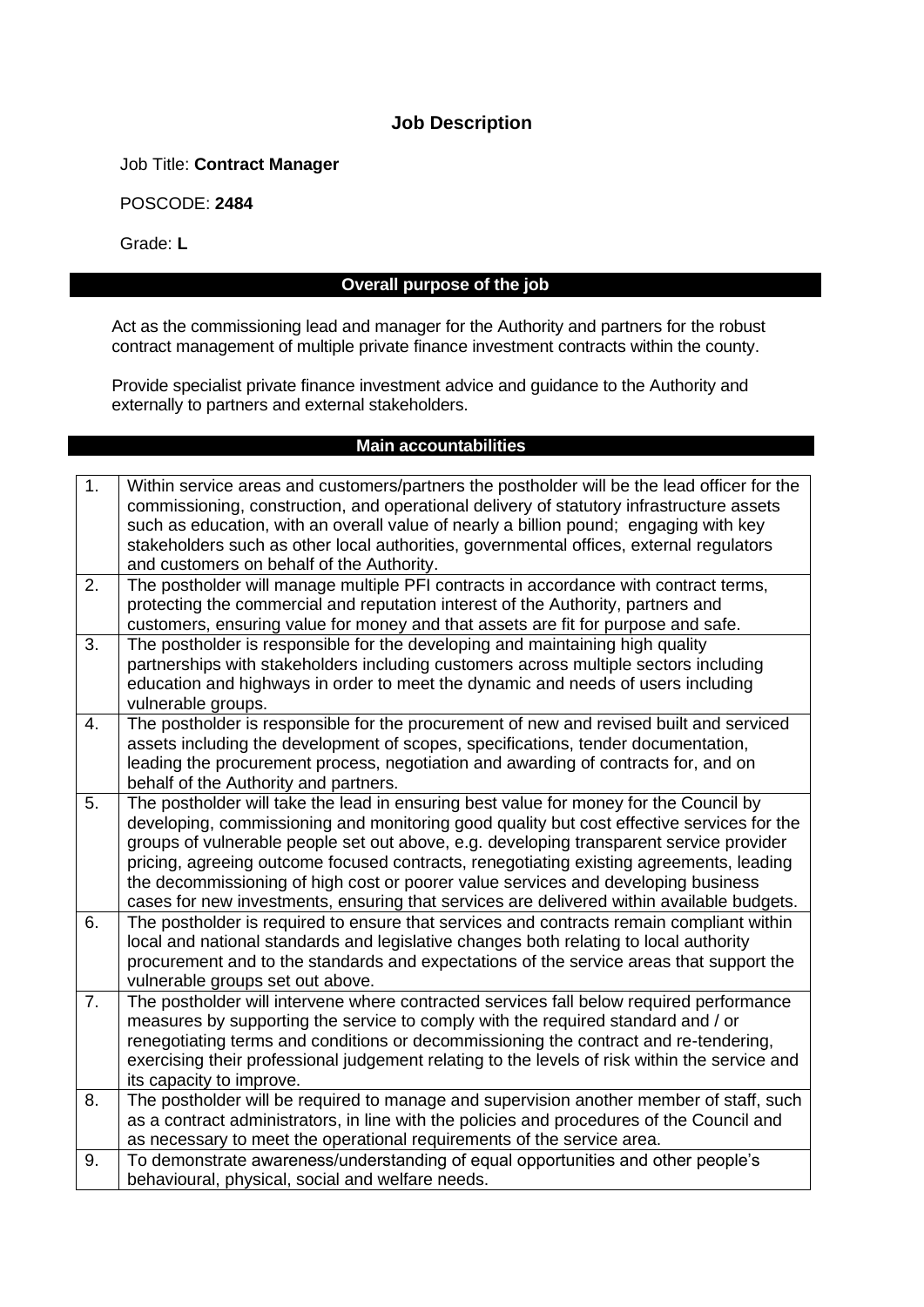**Safeguarding commitment** *(Include for roles involving work with children/vulnerable adults)* We are committed to safeguarding and promoting the welfare of children and young people/vulnerable adults. We require you to understand and demonstrate this commitment.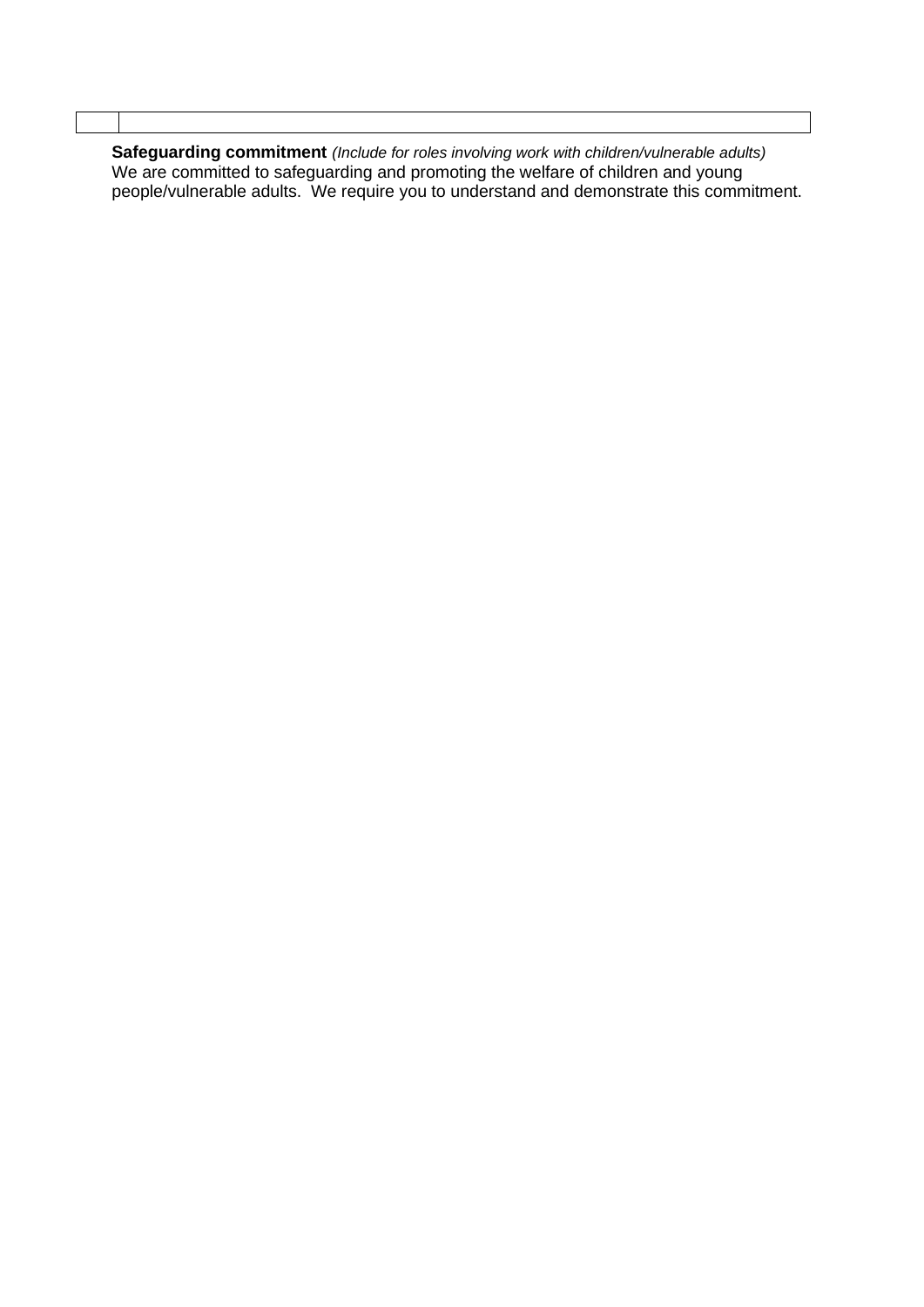## **Person Specification**

## **Qualifications, knowledge, skills and experience**

Minimum level of qualifications required for this job

| <b>Qualifications Required</b> | <b>Subject</b>                                                                           | Essential/<br><b>Desirable</b> |
|--------------------------------|------------------------------------------------------------------------------------------|--------------------------------|
| Degree/level 6 (NQCF)          | Either; Building Surveying, Construction, Project<br>Management or Facilities Management | Essential                      |
| Site Management (SMSTS)        | Construction project management                                                          | Desirable                      |
| <b>Health and Safety</b>       | NEBOSH General Cert or IOSH Managing Safely                                              | <b>Desirable</b>               |

Minimum levels of knowledge, skills and experience required for this job

| <b>Identify</b>                                                                | <b>Describe</b>                                                                                                                                                                                                                        | <b>Essential/</b><br><b>Desirable</b> |  |
|--------------------------------------------------------------------------------|----------------------------------------------------------------------------------------------------------------------------------------------------------------------------------------------------------------------------------------|---------------------------------------|--|
| Knowledge                                                                      |                                                                                                                                                                                                                                        |                                       |  |
| <b>IT literacy</b>                                                             | how to operate; Office systems including<br>databases, CAFM's, and construction project<br>management tools.                                                                                                                           | <b>Essential</b>                      |  |
| <b>Private Finance Initiatives</b>                                             | Understanding of governmental policy, drivers,<br>procurement, management vehicles and<br>operations.                                                                                                                                  | Desirable                             |  |
| Legislation and regulations<br>relating to PFI's and service<br>sectors.       | Understanding of the principle statutory,<br>regulatory and local government requirements                                                                                                                                              | <b>Desirable</b>                      |  |
| <b>Skills</b>                                                                  |                                                                                                                                                                                                                                        |                                       |  |
| <b>IT literacy</b>                                                             | Evidence creation of documents, reports,<br>databases, emails etc                                                                                                                                                                      | <b>Essential</b>                      |  |
| Interpersonal                                                                  | Able to demonstrate excellent communication<br>(both verbal and written) and numeracy skills                                                                                                                                           | Essential                             |  |
| Self-management                                                                | Prioritise own workloads and be able to deliver to<br>deadlines.                                                                                                                                                                       | <b>Essential</b>                      |  |
| <b>Experience</b>                                                              |                                                                                                                                                                                                                                        |                                       |  |
| Customer and stakeholder                                                       | Experience of developing positive and productive<br>relationships across a range of stakeholders,<br>influencing people and customers, being able to<br>manage conflict and sensitive situations to obtain<br>a successful resolution. | Essential                             |  |
| <b>Contract Management</b>                                                     | Experience of contract management and ability to<br>supervise teams.                                                                                                                                                                   | Desirable                             |  |
| <b>Equal opportunities</b>                                                     | Ability to demonstrate awareness/understanding<br>of equal opportunities and other people's<br>behaviour, physical, social and welfare needs                                                                                           | Essential                             |  |
| Safeguarding (include for<br>roles working with<br>children/vulnerable adults) | Demonstrate an understanding of the safe<br>guarding working practices that apply to this role.                                                                                                                                        | Desirable                             |  |